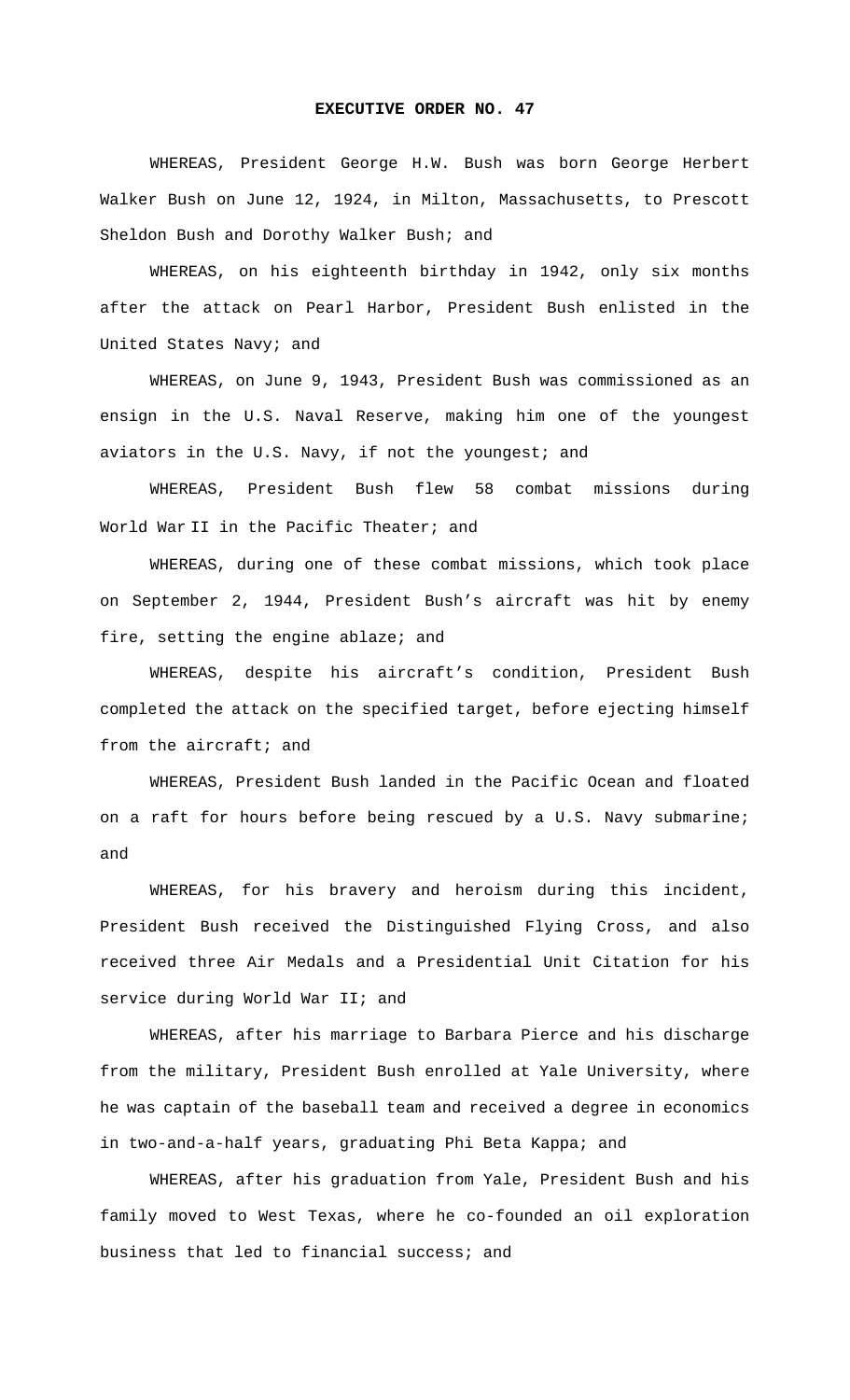WHEREAS, President Bush began his political career in 1963, when he was elected to chair the Republican Party in Harris County, Texas; and

WHEREAS, following an unsuccessful bid for the United States Senate, President Bush was elected to the United States House of Representatives in 1966, where he served two terms; and

WHEREAS, during his tenure in the U.S. House of Representatives, despite substantial political opposition in his district, President Bush voted in favor of the Fair Housing Act, which made it unlawful to refuse to sell or rent a dwelling to any person because of their race, color, religion, or national origin; and

WHEREAS, after another unsuccessful campaign for the U.S. Senate, President Bush was appointed as Ambassador to the United Nations in 1971, and held this post for two years; and

WHEREAS, in the aftermath of the Watergate break-in, President Bush was asked by President Richard M. Nixon to chair the Republican National Committee, which he did for two years; and

WHEREAS, in September 1974, President Bush was asked by President Gerald R. Ford to serve as Chief of the U.S. Liaison Office to the People's Republic of China, where he acted as the unofficial Ambassador to China, which had not yet been formally recognized by the United States; and

WHEREAS, in January 1976, President Bush was appointed as Director of Central Intelligence, and served in this role for the remainder of the Ford administration; and

WHEREAS, President Bush made his first bid for the presidency in 1980, when he won the Iowa caucuses before eventually succumbing to Ronald W. Reagan, the former Governor of the State of California; and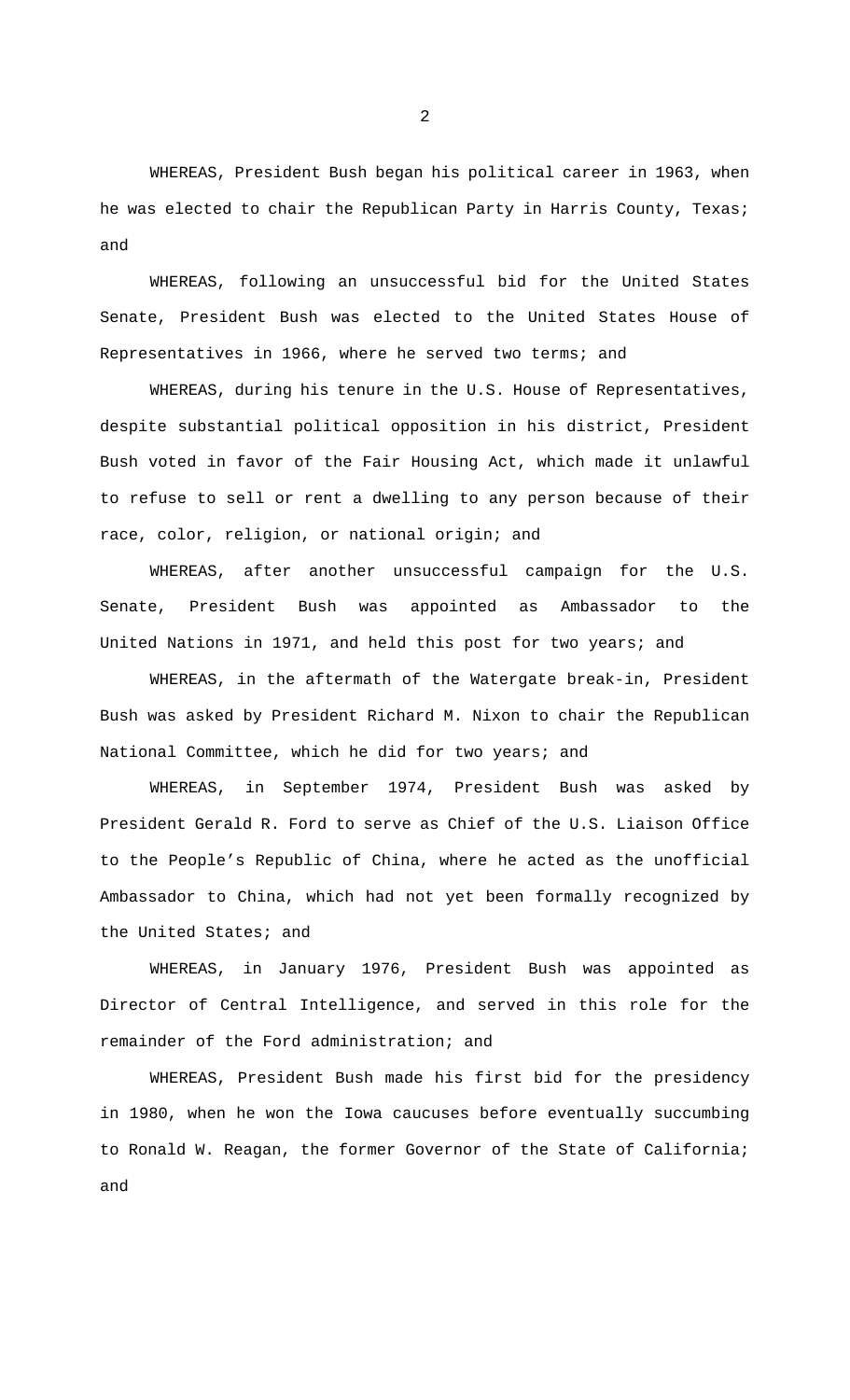WHEREAS, President Bush was asked by then-Governor Reagan to be his running mate, and, after the Reagan-Bush ticket won the 1980 presidential election, President Bush served as Vice President of the United States from 1981 to 1989; and

WHEREAS, President Bush again ran for the presidency in 1988, and this time won the Republican nomination and was elected President of the United States, winning 40 out of 50 states; and

WHEREAS, President Bush carefully navigated the United States through the end of the Cold War, with the fall of the Berlin Wall and the dissolution of the Soviet Union occurring during his term in office; and

WHEREAS, President Bush signed the first Strategic Arms Reduction Treaty between the United States and the Soviet Union in July 1991, which eventually resulted in the removal of 80 percent of all strategic nuclear weapons then in existence, and signed the second Strategic Arms Reduction Treaty in January 1993; and

WHEREAS, President Bush was an unwavering supporter of German reunification, and his efforts led to a unified Germany becoming a full member of NATO and a key partner in the trans-Atlantic alliance; and

WHEREAS, President Bush led the worldwide opposition to Saddam Hussein's invasion and occupation of Kuwait, and successfully assembled a global coalition to expel Iraqi forces from Kuwait; and

WHEREAS, after obtaining a United Nations Security Council resolution authorizing "all necessary means" to force Iraq out of Kuwait and securing approval from the U.S. Congress, President Bush ordered the commencement of Operation Desert Storm; and

WHEREAS, following a six-week bombing campaign and four days of tactical ground operations that forced Iraq to withdraw from Kuwait, President Bush declared a ceasefire on February 28, 1991, and announced the liberation of Kuwait; and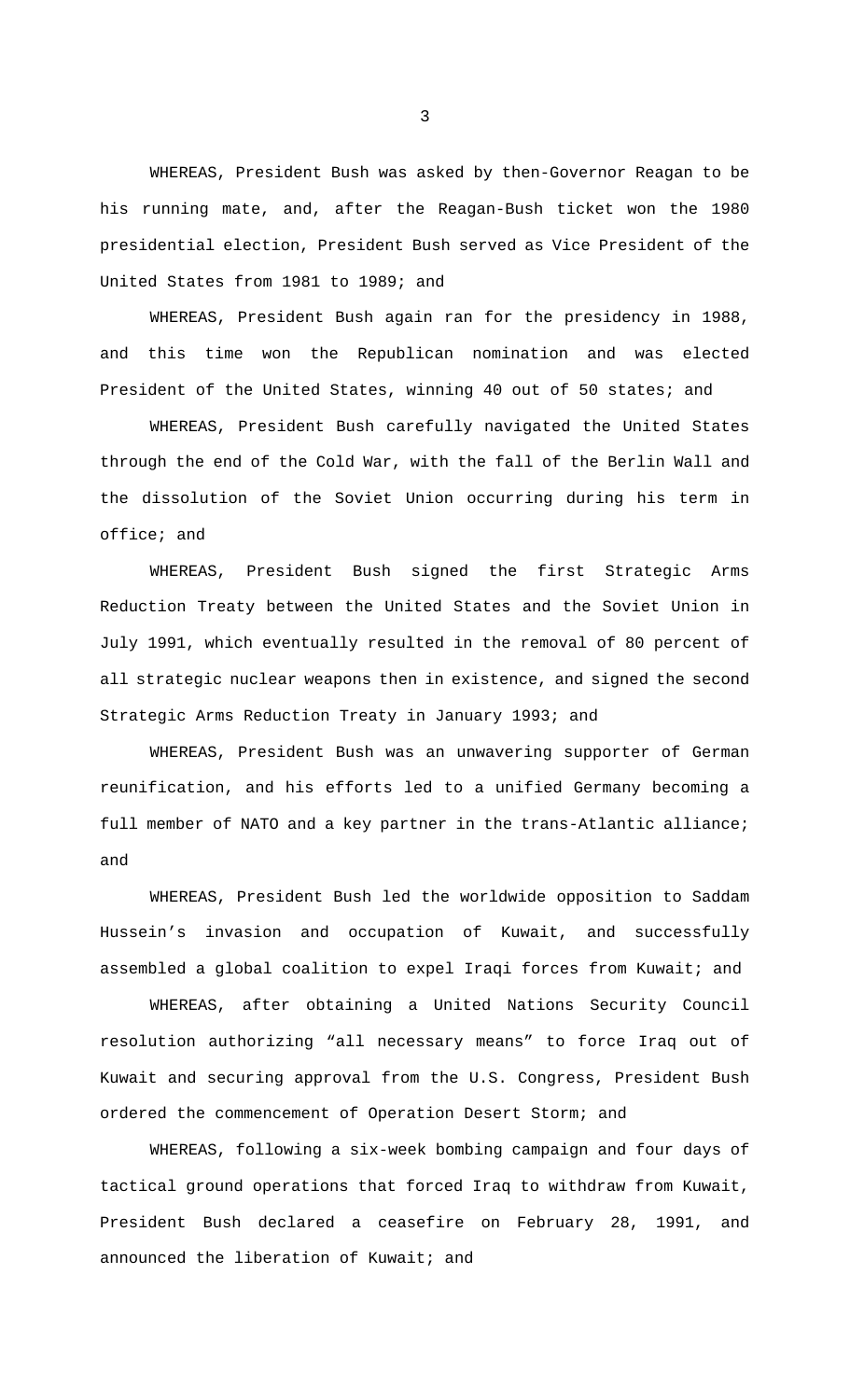WHEREAS, in domestic matters, President Bush signed several landmark pieces of legislation, including a reauthorized and strengthened Clean Air Act and the Americans with Disabilities Act; and

WHEREAS, President Bush achieved a reasonable compromise with the Democratic-controlled Congress that raised taxes on the wealthiest Americans, paving the way for the balanced budgets of the late 1990s; and

WHEREAS, after unsuccessfully seeking re-election, President Bush served as a well-respected elder statesman, lending his support to numerous worthy humanitarian causes; and

WHEREAS, President Bush memorably joined with President William J. Clinton, the man who had defeated him in the 1992 election, to raise funds for the victims of the 2004 tsunami in Asia and Hurricane Katrina, and the two formed a deep friendship that served as an inspiring example of the ability to move beyond partisan differences; and

WHEREAS, during his post-presidency, I had the privilege of getting to know President Bush, particularly during the twentieth anniversary of the fall of the Berlin Wall, when I, as our Ambassador to Germany, hosted President Bush during his final overseas trip and had his portrait hung in the German Senate; and

WHEREAS, throughout his political career and life, President Bush was a devoted husband and father, with his marriage to Barbara lasting over 73 years until her passing earlier this year; and

WHEREAS, President Bush and Barbara had six children, and enjoyed the privilege of seeing one of their sons, George W. Bush, also be elected President of the United States, and another son, Jeb Bush, serve two terms as Governor of Florida; and